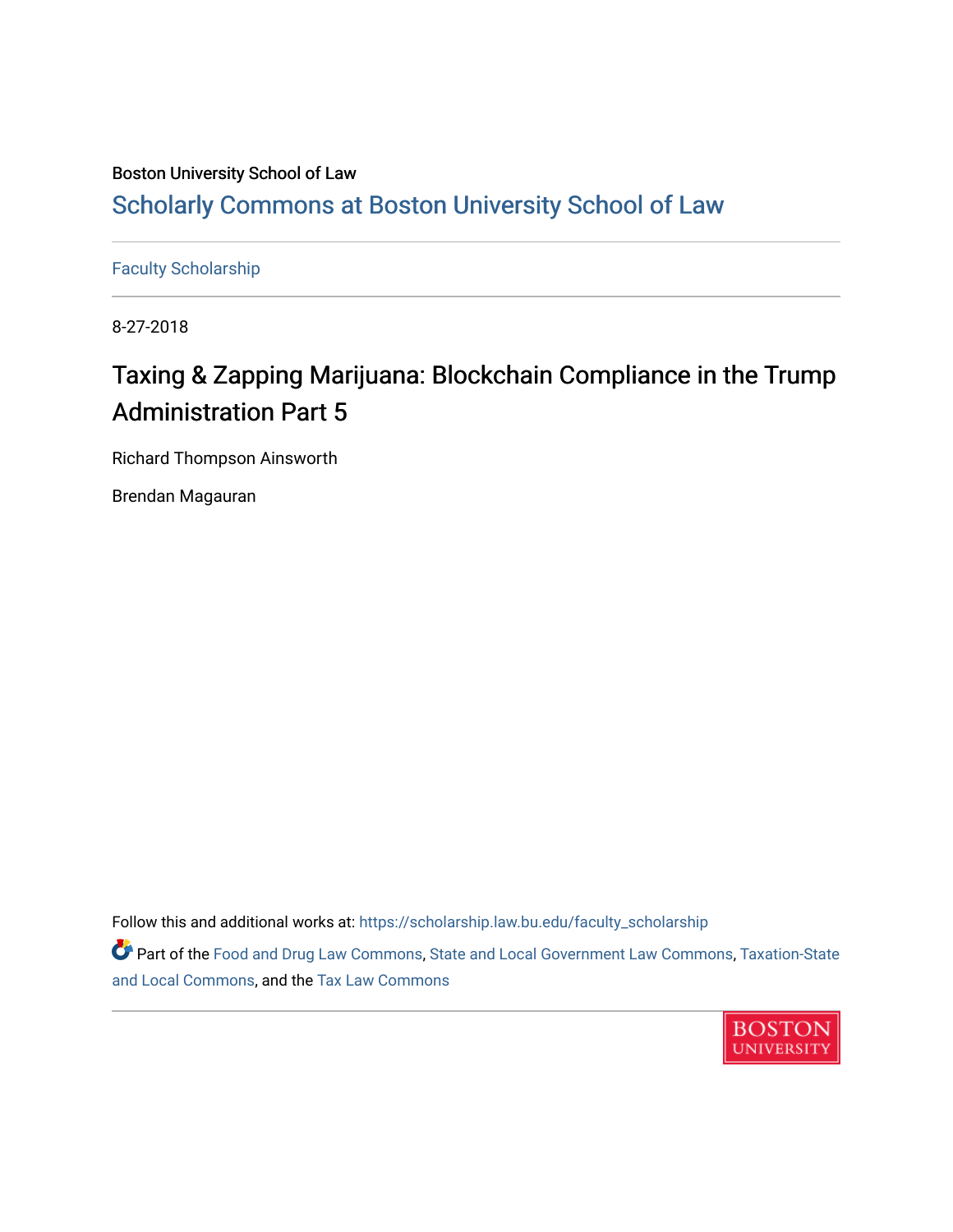

# **TAXING & ZAPPING MARIJUANA: BLOCKCHAIN COMPLIANCE IN THE TRUMP ADMINISTRATION Part 5**

Boston University School of Law Law & Economics Paper No. 18-03

*Revised August 27, 2018*

Richard T. Ainsworth Boston University School of Law

Brendan Magauran

EIEGFUANCGBBYaVaIlable at: https://ssrn.com/abstsact=323298888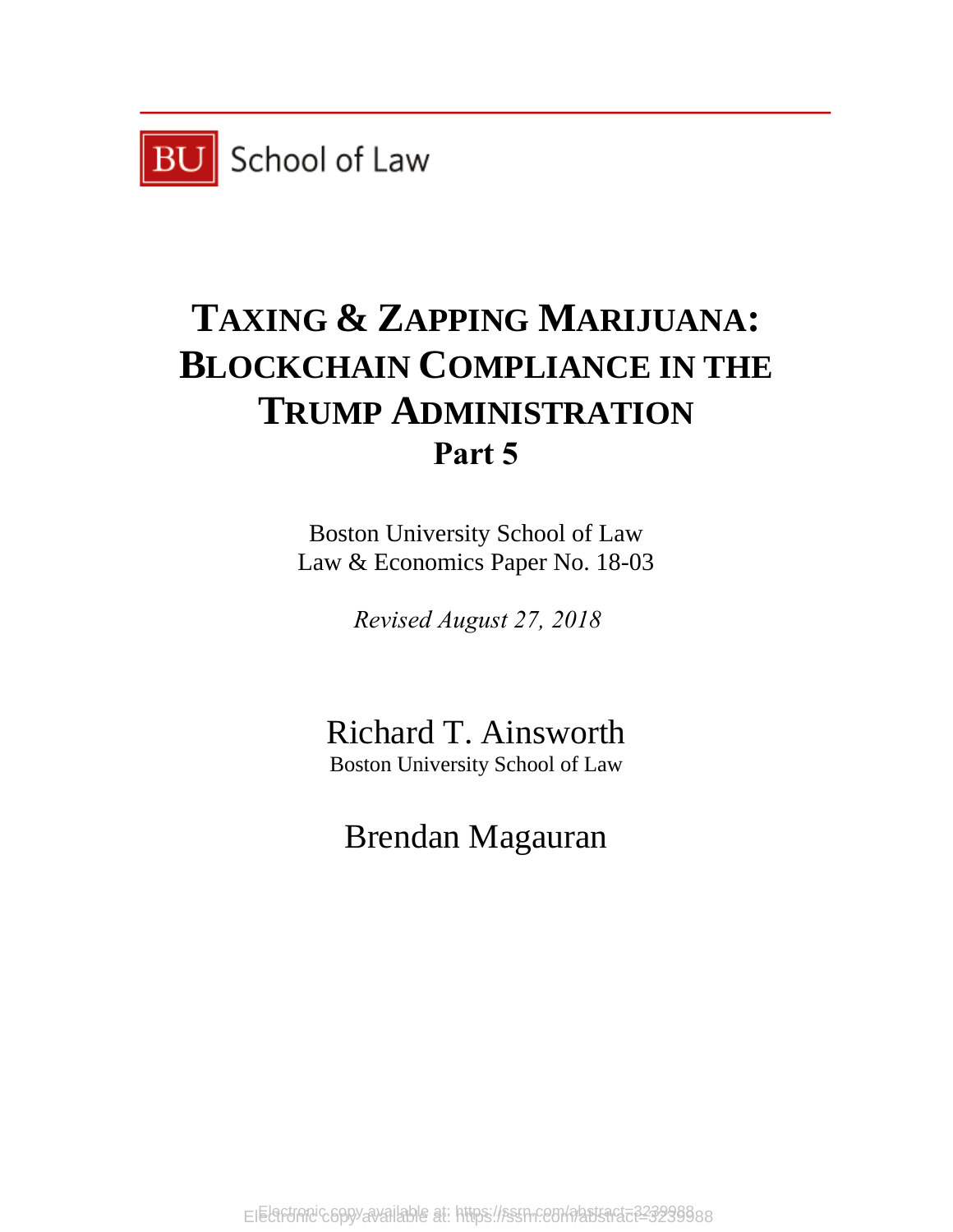#### TAXING & ZAPPING MARIJUANA: BLOCKCHAIN COMPLIANCE IN THE TRUMP ADMINISTRATION Part 5

Richard T. Ainsworth Brendan Magauran

#### *Back end leakage [13] & [14]*

The state's obligation to control both the *physical flows of legalized marijuana*, as well as the related *fiscal flows (the proceeds of legalized marijuana sales)* intersect dramatically at points [13] and [14].

Points [13] and [14] present the most obvious *physical leakage* opportunities in the basic marijuana supply chain. In a jurisdiction that has legalized both medicinal and recreational marijuana consumers can re-sell any excess medical marijuana they have purchased from a retailer [14] to a recreational user [13]. This leakage is incentivized when there is a tax difference between the two classes of marijuana. In jurisdictions that have only legalized medicinal marijuana [14], consumers with medical authorization can purchase and re-sell directly into the black market. $<sup>1</sup>$  $<sup>1</sup>$  $<sup>1</sup>$ </sup>

The Tax Foundation noted this concern with respect to Massachusetts, which is planning to sell and tax recreational marijuana alongside un-taxed medicinal marijuana as of July 1, 2018. It observed:

Despite the changes to the tax treatment, medical marijuana in Massachusetts will remain untaxed. This has the [potential to create problems](https://taxfoundation.org/marijuana-taxes-lessons-colorado-washington/) for the state as it might keep some recreational marijuana in the gray market. For instance, people with medical cards might resell their untaxed marijuana to those without medical cards.<sup>[2](#page-2-1)</sup>

These transactions will be *un-traced* and *un-tracked* by the Massachusetts METRC system. There is no RFID tag placed on medicinal marijuana when it is sold to a consumer, nor is there a daily marijuana inventory report filed by consumers. The same scenario plays out with recreational marijuana that is re-sold to underage users in states that have legalized recreational use.

Far more important however, is the fact that points [13] and [14] are the places where all the cash that sustains the entire marijuana supply chain enters the system. All *fiscal flows* start at [13] and [14].

<span id="page-2-0"></span> <sup>1</sup> *See supra* note **Error! Bookmark not defined.** (listing the states that have legalized marijuana and the tax rate for medicinal and recreational marijuana). For a map of the US States color coded to reflect the status of marijuana legalization in each state see: School of Public and Environmental Affairs, Indiana University, *Marijuana Laws in 2018 Map*, GOVERNING: THE STATES AND LOCALITIES (data as of January 8, 2018) *available at*:

<span id="page-2-1"></span><http://www.governing.com/gov-data/state-marijuana-laws-map-medical-recreational.html>2 Morgan Scarboro, *Massachusetts Increases Marijuana Tax Rate* TAX FOUNDATION (August 1, 2017) *available at*: <https://taxfoundation.org/massachusetts-marijuana-tax-increase/>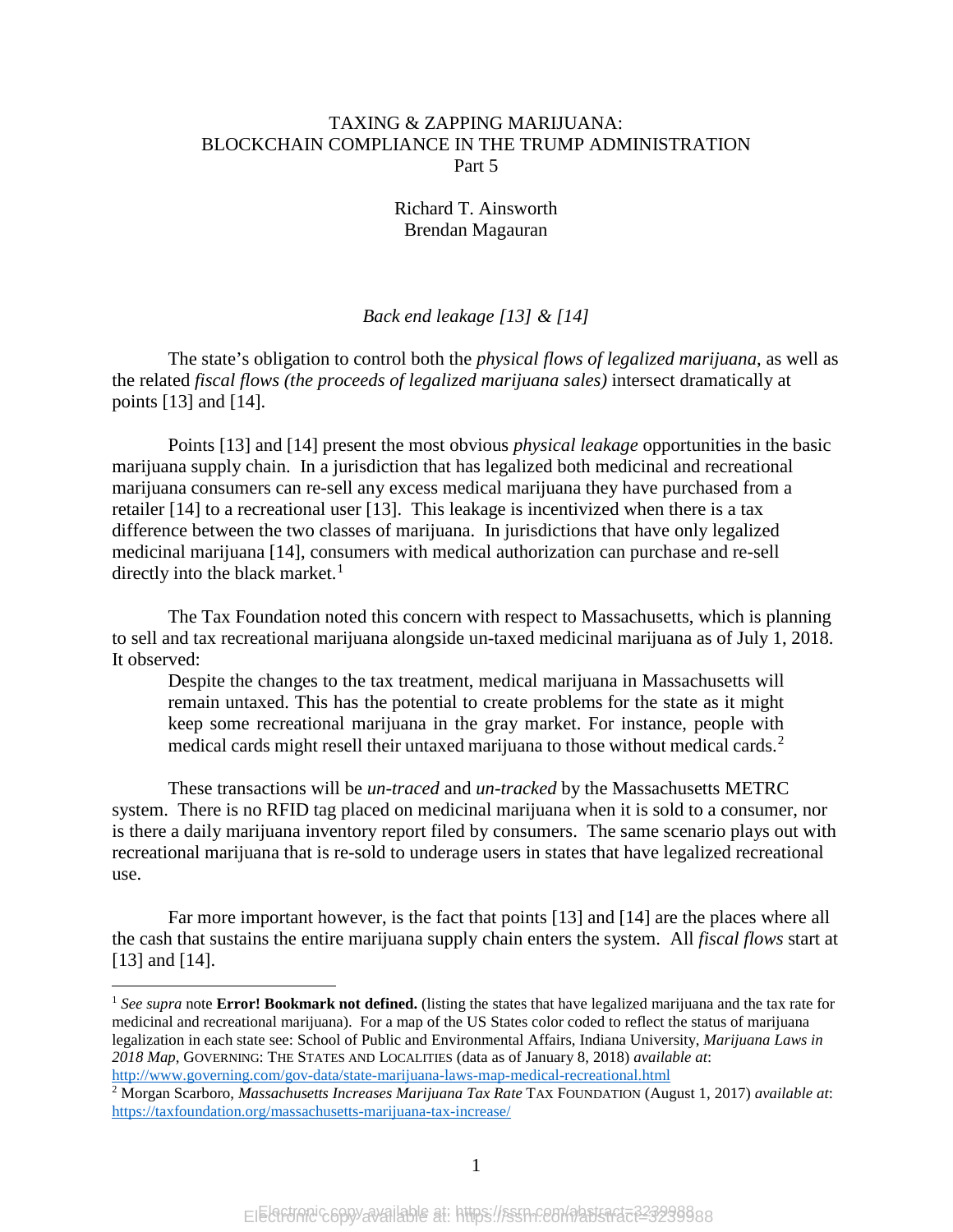FinCEN's eight-point guidance under the Bank Secrecy Act (BSA) is the reason the States are dealing with so much un-traceable cash in the basic marijuana supply chain. The FinCEN guidance identifies the due diligence obligations that financial institutions have when dealing with marijuana-related businesses.<sup>[3](#page-3-0)</sup> This Obama era FinCEN guidance has not been rescinded by the Trump Administration. All the *BSA Expectations Regarding Marijuana-Related Businesses* rules are still applicable.[4](#page-3-1)

#### *Proposed State Solutions*

*Physical flows*. There are very few new proposals on how to solve the *physical flow* problems with consumer re-sales into the black market at points [13] or [14]. Traditional enforcement is universally applied. It is highly indirect. There is however, one high tech proposal is being advanced by 420 Blockchain.

The traditional approach is to conduct audits enforcing rules that limit the amount of marijuana an individual can possess. The audit however, is of the *retailer* that sells, not the *consumer* who buys the marijuana. It has proven difficult to audit consumers directly. The audit methodology is based around *stings* using undercover police at dispensaries.

The violation (by the dispensary) is colloquially called *looping.* Looping means that when multiple separate sales of marijuana are made to the same individual on the same day, the amounts sold can be aggregated. If that total exceeds the allowable limit an individual can legally possess, then the retailer is *presumed to have known* that it was selling the consumer more than the statutory limit for possession *in a single transaction*. An enforcement letter sent by the Colorado Marijuana Enforcement Division explains:

<span id="page-3-3"></span>Sales that are structured as multiple, stand-alone transactions may be viewed by the [Marijuana Enforcement] Division as an attempt to evade quantity limitations on the sale of Retail Marijuana, resulting in the recommendation for administrative action.[5](#page-3-2)

<span id="page-3-0"></span> <sup>3</sup> *See supra* text and notes at notes **Error! Bookmark not defined.** through **Error! Bookmark not defined.**.

<span id="page-3-1"></span><sup>4</sup> *BSA Expectations Regarding Marijuana-Related Businesses* (February 14, 2014) (directly following up on the now-rescinded August 29, 2013 Cole Memo was itself followed by a second, and also rescinded Cole memo, *Guidance Regarding Marijuana Related Financial Crimes* on the same date, February 14, 2014) *available at*: [https://www.fincen.gov/resources/statutes-regulations/guidance/bsa-expectations-regarding-marijuana-related](https://www.fincen.gov/resources/statutes-regulations/guidance/bsa-expectations-regarding-marijuana-related-businesses)[businesses.](https://www.fincen.gov/resources/statutes-regulations/guidance/bsa-expectations-regarding-marijuana-related-businesses) The FinCEN guidance remains in place, and was not among the documents rescinded by Attorney General Sessions on January 4, 2018. *See also*: Lane Powell PC, *FinCEN Retaining Bank Secrecy Act Marijuana Guidance – At Least for Now* (January 11, 2018), indicating:

This morning, we received the following note from the FinCEN's Resource Center:

<sup>&</sup>quot;The SAR reporting expectations outlined in the February 14, 2014 guidance, FIN-2014-G001 remains in place. FinCEN will continue to work closely with law enforcement and the financial sector to combat illicit finance, and we will notify the financial sector of any changes to FinCEN's SAR reporting expectations."

*available at*: [https://www.lexology.com/library/detail.aspx?g=ef199000-3754-40b0-83cd-ad95fda5fcf6.](https://www.lexology.com/library/detail.aspx?g=ef199000-3754-40b0-83cd-ad95fda5fcf6)

<span id="page-3-2"></span><sup>5</sup> Randy Robinson, *Bitter Sweet: Denver Shuts Down 11 Dispensaries for Double-Dealing Weed*, MERRY JANE (December 20, 2017) *available at*[: https://merryjane.com/news/bitter-sweet-denver-shuts-down-11-sweet-leaf](https://merryjane.com/news/bitter-sweet-denver-shuts-down-11-sweet-leaf-dispensaries-for-double-dealing-weed)[dispensaries-for-double-dealing-weed](https://merryjane.com/news/bitter-sweet-denver-shuts-down-11-sweet-leaf-dispensaries-for-double-dealing-weed) (noting also that the investigation involved police officers purchasing 1 oz. of marijuana at a retail establishment, and then returning as many as 16 times in the same day to purchase additional 1 oz. of marijuana from the same budtender).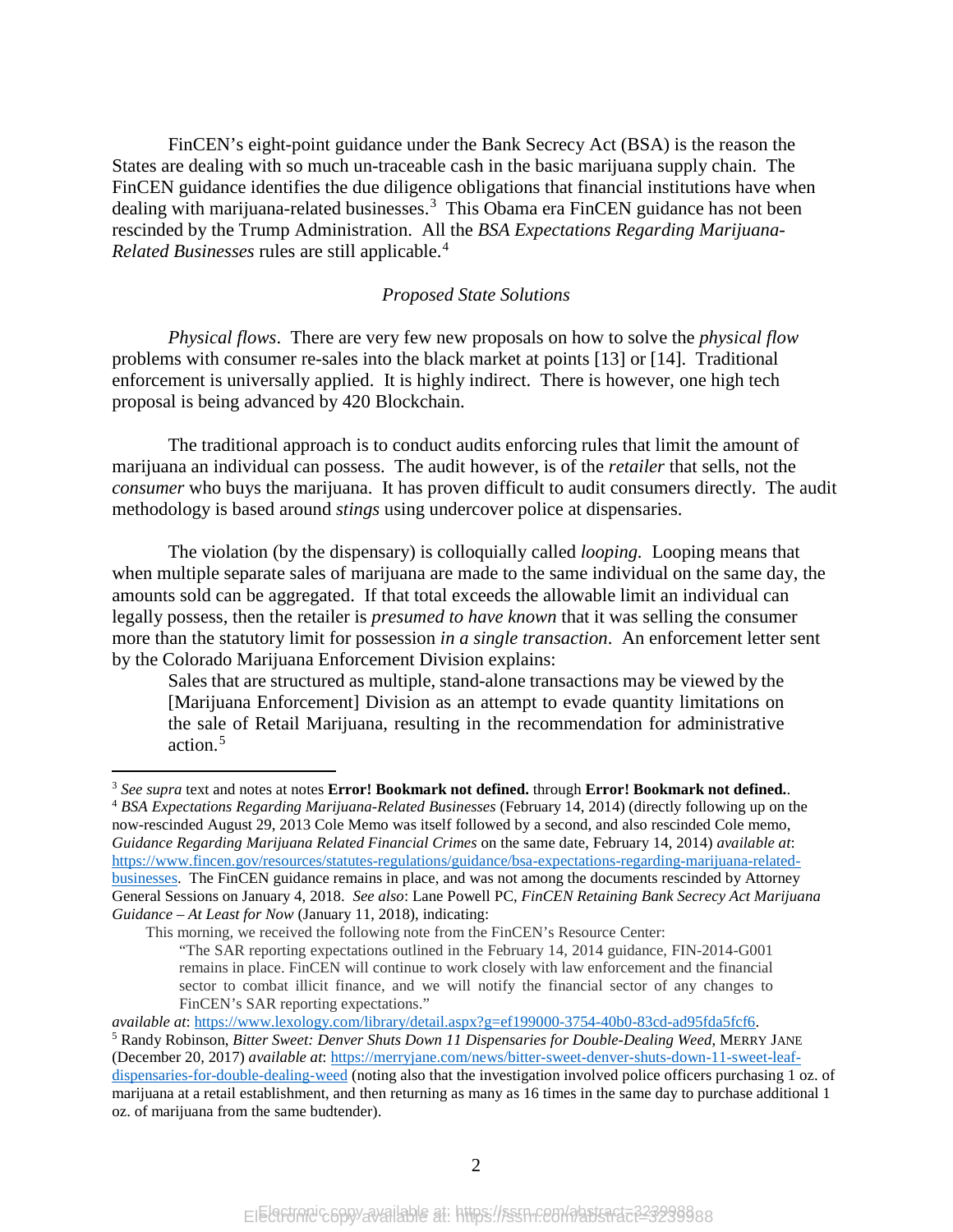Acting on an investigation that lasted from December 2016 through September 2017, the Denver Police moved on December 14, 2017 to shut down 26 cannabis operations licensed under Sweet Leaf, one of Colorado's largest dispensary chains, for looping. Colorado law limits the adults 21 and over to possessing only 1 oz. of marijuana at any one time.

It is not clear if criminal charges (with jail time) will be brought against the 13 arrested budtenders. Nor is it clear if this enforcement measure will actually prevent consumers from reselling marijuana into the black market. This enforcement is only effective when all the marijuana is purchased from the same dispensary. It would not identify a consumer who bought an amount that was just under the legal limit for possession from multiple retail establishments. There are 20 dispensaries in Seattle. Avoiding enforcement through "stings" is not difficult.

420 Blockchain<sup>[6](#page-4-0)</sup> is proposing something different – a blockchain. Based in Boca Raton, Florida, 420 Blockchain is (allegedly) beta-testing (in Rhode Island and California) a blockchain solution to the frauds at [13] and [14] based on Augusta High Tech's Framework HyperLedger,<sup>[7](#page-4-1)</sup> running on the Google platform. Although a system launch was expected in January 2018, there has been no public announcement about it or about the system's workability.<sup>[8](#page-4-2)</sup>

The thrust of the 420 Blockchain effort is to track the *consumer* who makes purchases so that a more comprehensive picture of possession can be measured. Michael Kramer, the CEO of 420 Blockchain, explains:

"Besides, if someone really wanted to circumvent the rules, they could simply buy an ounce at Dispensary A, then drive over to Dispensary B across town and buy another ounce. There's no system in place to trace who buys what, when, or where." Michael Kramer believes blockchains could prevent looping while taking the burden of memorizing everyone's IDs off budtenders.<sup>[9](#page-4-3)</sup>

But there is a natural extension to the 420 Blockchain proposal. The State could turn each dispensary into an AmazonGo store,  $^{10}$  $^{10}$  $^{10}$  collect this data on a state-wide basis, load it on a blockchain, and conduct risk analysis of consumers through artificial intelligence (AI). The analytics of the AmazonGo extension will be developed more thoroughly in a forthcoming paper

<span id="page-4-0"></span> <sup>6</sup> *See*: 420 Blockchain, News, *available at*[: http://420blockchain.cloud/news.html](http://420blockchain.cloud/news.html)

<span id="page-4-1"></span><sup>7</sup> *See*: Augusta High Tech, *available at*:<https://augustahitech.com/services/blockchain.html>

<span id="page-4-3"></span><span id="page-4-2"></span><sup>8</sup> Randy Robinson, *supra* not[e 5.](#page-3-3) 9 *Id*.

<span id="page-4-4"></span><sup>&</sup>lt;sup>10</sup> The first AmazonGo store opening in Seattle Washington on January 21, 2018. The Amazon web site explains the concepts as follows:

Amazon Go is a new kind of store with no checkout required. We created the world's most advanced shopping technology so you never have to wait in line. With our Just Walk Out Shopping experience, simply use the Amazon Go app to enter the store, take the products you want, and go! No lines, no checkout. (No, seriously.)

Our checkout-free shopping experience is made possible by the same types of technologies used in self-driving cars: computer vision, sensor fusion, and deep learning. Our Just Walk Out Technology automatically detects when products are taken from or returned to the shelves and keeps track of them in a virtual cart. When you're done shopping, you can just leave the store. Shortly after, we'll send you a receipt and charge your Amazon account.

A*vailable at*:<https://www.amazon.com/b?node=16008589011>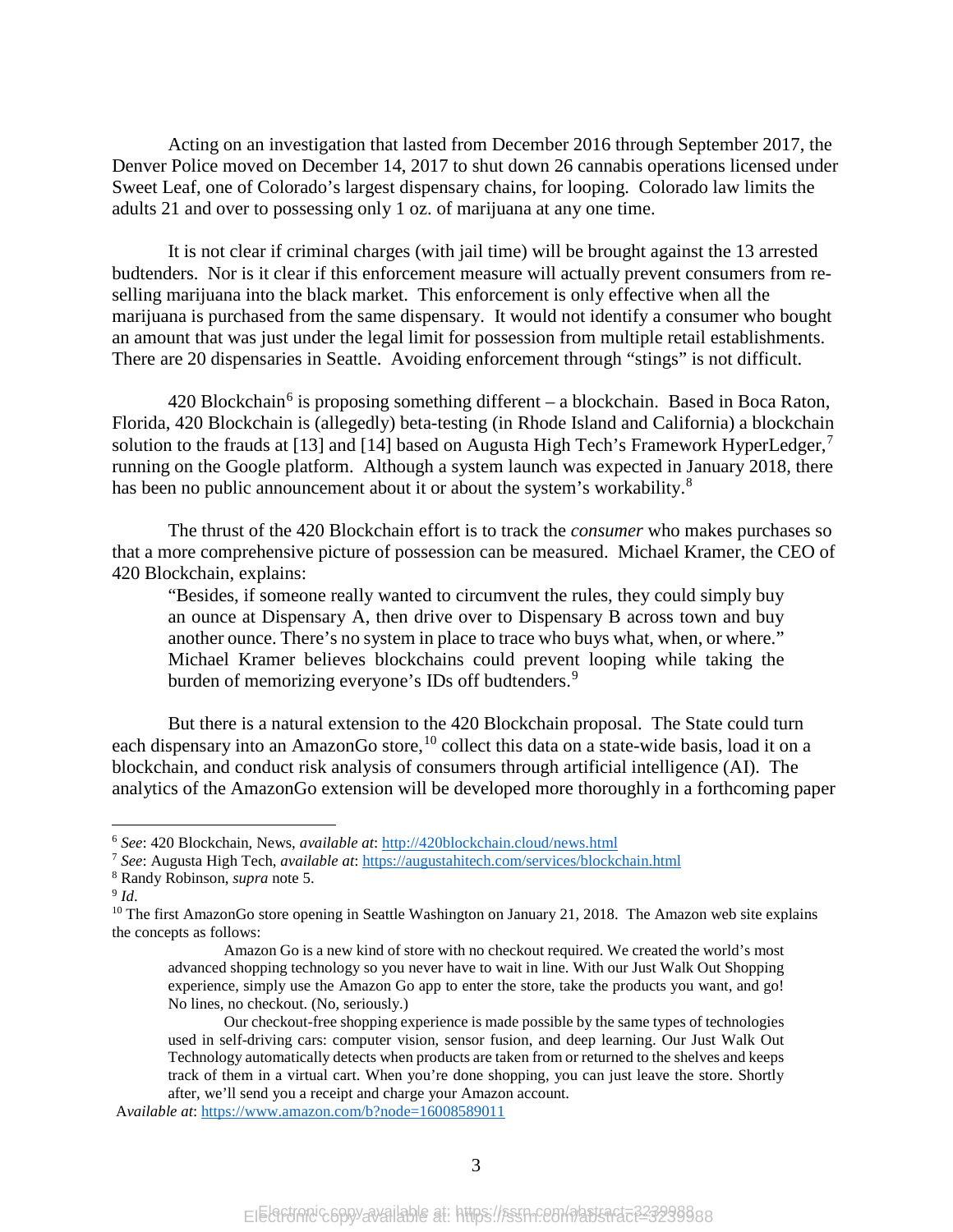by Peter Dutz Manda, *Taxing Non-Cash Sales: Is Dynamic Taxation A Remedy for Tax Uncertainty?*[11](#page-5-0)

*Fiscal flows*. Even the AmazonGo solution, while it would provide an excellent record of the *physical flows* of registered marijuana through the retail dispensaries, will not overcome the hesitancy of the banking system to more broadly facilitate the marijuana supply chain. Any kind of banking account (checking or savings, business or personal), check clearing, credit or debit card services is restricted. Thus, even if AmazonGo dispensaries "worked," the upstream supply chain would still be awash in cash. [12](#page-5-1) 

There are proposals to set up a state marijuana bank (in California)<sup>[13](#page-5-2)</sup> or a credit union (in Colorado).<sup>[14](#page-5-3)</sup> In each instance the proposed institutions are having problems. To function as a bank under either permutation would require recognition by the Fed to gain access to deposit insurance, and wire transfer services. These banking connections are not easily negotiated when the customers are marijuana-related businesses. They are privileges not freely or fully granted. Evidenced by the *Fourth Corner Credit Union v. Federal Reserve Bank of Kansas City* litigation and settlement where banking access was granted provided the Fourth Corner Credit Union limited its engagement to businesses on the periphery of the marijuana trade.<sup>[15](#page-5-4)</sup>

#### *CALCoin*

Faced with a similar problem of large numbers of improperly tracked transactions along complex supply chains, where traces of the funds and tax payments passing from one party to the next were misstated, the EU VAT has begun to look at a VATCoin solution that utilizes a

<span id="page-5-0"></span><sup>&</sup>lt;sup>11</sup> Peter Dutz Manda, *Taxing Non-Cash Sales: Is Dynamic Taxation A Remedy for Tax Uncertainty* TAX NOTES  $(2018).$ 

<span id="page-5-1"></span><sup>&</sup>lt;sup>12</sup> Bob Blumenfield, LA City Counselor-Third District, in an Opinion article suggests that cash can be removed from the retail stores by adopting a program like the LA Transit Access Pass, a pre-paid card that can be re-loaded at a kiosk. *Opinion: On Marijuana, Removing the Cash, Adding Legal Clarity Will Make Our Communities Safer,* LA DAILY NEWS (December 2, 2017), *available at*[: https://www.dailynews.com/2017/12/02/on-marijuana-removing](https://www.dailynews.com/2017/12/02/on-marijuana-removing-the-cash-adding-legal-clarity-will-make-our-communities-safer/)[the-cash-adding-legal-clarity-will-make-our-communities-safer/](https://www.dailynews.com/2017/12/02/on-marijuana-removing-the-cash-adding-legal-clarity-will-make-our-communities-safer/)

<span id="page-5-2"></span><sup>&</sup>lt;sup>13</sup> California is negotiating the designation of one California bank as a "central correspondent bank that would hold accounts from other banks that are doing business with marijuana firms … [but] State officials don't expect the federal government to formally approve any plan." Patrick McGreevy, *California Considers "Green Banking" as it Transitions to Fully Legal Pot*, LA TIMES (December 17, 2017) *available at*: [http://www.latimes.com/politics/la](http://www.latimes.com/politics/la-pol-ca-jerry-brown-marijuana-banking-plan-20171217-story.html)[pol-ca-jerry-brown-marijuana-banking-plan-20171217-story.html](http://www.latimes.com/politics/la-pol-ca-jerry-brown-marijuana-banking-plan-20171217-story.html) 14 In May 2014 Colorado established a new class of financial institutions called a cannabis credit cooperative that

<span id="page-5-4"></span><span id="page-5-3"></span>would not have to maintain deposit insurance, but the Federal Reserve seems unlikely to approve them. Later the Colorado legislature authorized a credit union for the cannabis industry, but the Fed denied access to a "master account," which is essential to transfer money. The National Credit Union Administration also refused to insure deposits. Even transporting funds known to have been derived from the distribution of Marijuana is illegal according to the Federal Reserve Bank of Kansas City. Sophie Quinton, *Why Marijuana Businesses Are Still Cash-Only*, GOVERNING, (March 22, 2016) *available at*: [http://www.governing.com/topics/finance/sl-marijuana](http://www.governing.com/topics/finance/sl-marijuana-businesses.html)[businesses.html](http://www.governing.com/topics/finance/sl-marijuana-businesses.html) However, after the Fourth Corner Credit Union sued the Federal Reserve a settlement was reached granting conditional approval if (a) they can secure insurance, and (b) the Fourth Credit Union agrees to focus of individuals and companies that support legalized marijuana, such as vendors like accountants and landlords. The *Fourth Corner Credit Union v. Federal Reserve Bank of Kansas City*, 154 F. Supp. 3d 1185 (D.Colo. 2016); vacated by Fourth Corner Credit Union v. Federal Reserve Bank of Kansas City, 10thCir. (Colo.) June 27, 2017<br><sup>15</sup> Lalita Clozel, Fed Backs Marijuana-Focused Credit Union, WALL STREET JOURNAL (February 5, 2018) available *at*:<https://www.wsj.com/articles/fed-backs-marijuana-focused-credit-union-1517870188>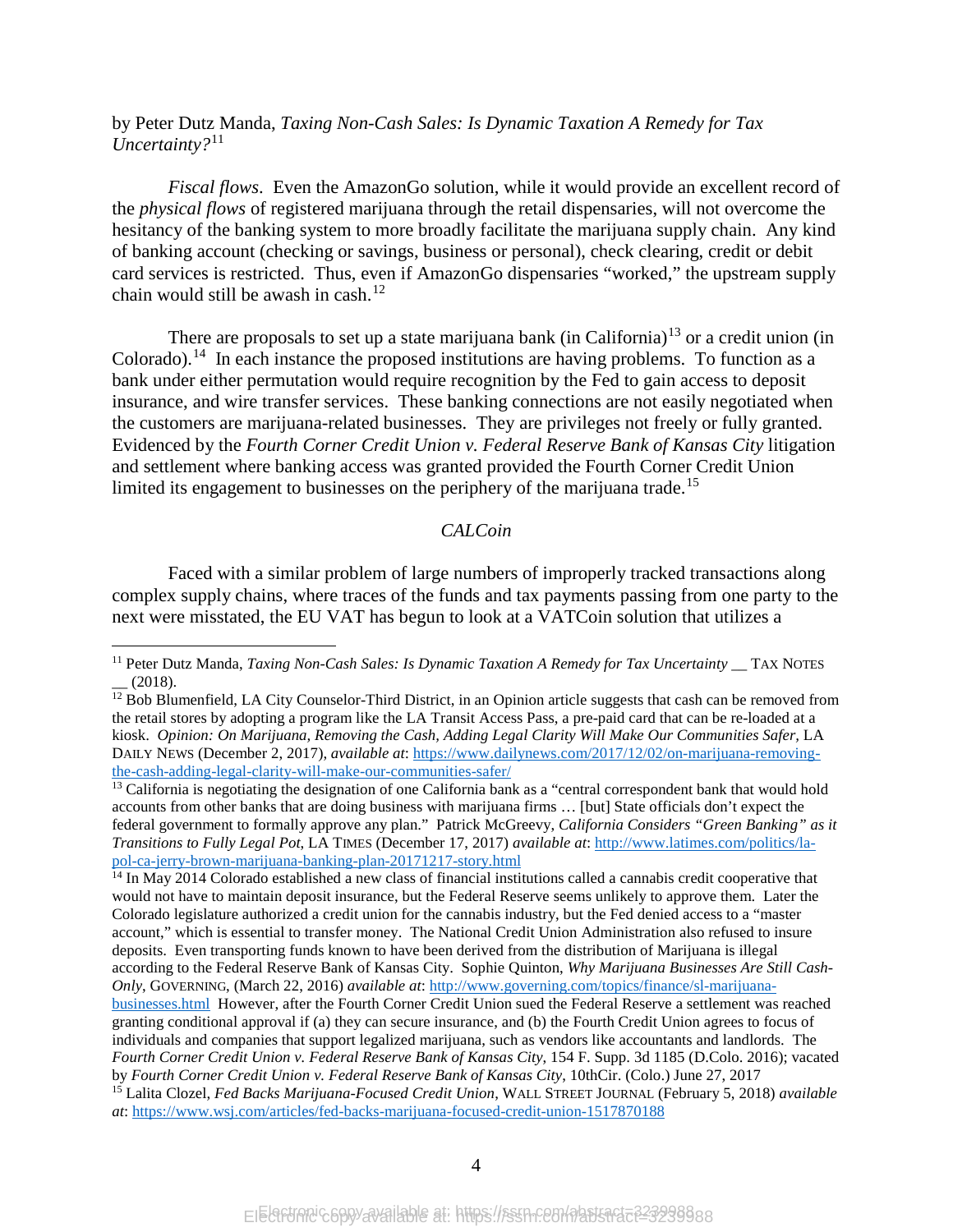blockchain to allow detailed, real-time, tracing of funds throughout a supply chain. VATCoin is a limited purpose crypto-tax-currency. It is issued on demand by the government, used for limited-purpose payments, and convertible back into fiat currency only by the state that minted it.

The States that have legalized marijuana could do the same with a similar limited purpose crypto-tax-currency. It would be mandated as the only legal token/ currency allowed to be exchanged for marijuana. For example, in California this digital currency might be called CALCoin (this denomination is used in the remainder of this discussion). In brief, the following example shows:

- Consumers securing newly minted CALCoins<sup>[16](#page-6-0)</sup> from the State Treasury;<sup>[17](#page-6-1)</sup>
- Consumers purchase recreational and medicinal marijuana from a Retailer with some of the CALCoins (saving others in their digital wallet);
- Retailer using the CALCoins received to re-stock inventory with purchases from a Distributor;
- Distributor redeeming some CALCoins for cash and using other CALCoins to restock a specialty blend of marijuana from a Cultivator, and some infused brownies from a Manufacturer;
- Manufacturer using some of the CALCoins received to secure third-party Lab services, other CALCoins to pay for more marijuana ingredients for infused products, and using the remaining CALCoins to directly pay State Income Taxes due;
- Lab redeeming the CALCoins it received to directly pay Local Property Taxes due;
- Cultivator redeeming some of the CALCoins it received to pay Federal Income Taxes (it is unlikely that the federal government would accept CALCoins directly for a tax payment, making conversion to CASH necessary before paying federal taxes) and other CALCoins are held in the Cultivator's corporate wallet for later use;
- CALCoins that are redeemed at the State Treasury are transferred back to the State and destroyed. CALCoins are not a recognized investment vehicle, nor are they a substitute for fiat currency. They cannot be transferred other than in a marijuana-related activity, to a registered marijuana establishment.

In each case the diagram indicates that a CALCoin is *not in use* by coloring in the coin (either blue to represent origination with the recreational consumer, or red to represent origination with the medicinal consumer). The diagram indicates the historical passage of a CALCoin *through* an entity as a white coin edged in dashes.

There will be no cash hoard in any marijuana establishment. There may be digital wallets which may contain a large amount of CALCoins, but hacking the digital wallet would be pointless. The CALCoins contained there (a) have a digital history and would be immediately identify them as stolen CALCoins by the Artificial Intelligence (risk analysis) engine that is scanning all CALCoin transactions, and (b) CALCoins can only be used in another marijuana-

<span id="page-6-0"></span><sup>&</sup>lt;sup>16</sup> The dollar conversion rate in the diagram is  $$10.00 = 1$  CALCoin. Other conversion rates are possible. Fractional CALCoins are also possible.

<span id="page-6-1"></span><sup>&</sup>lt;sup>17</sup> Unlike the proposal of LA City Counselor Bob Blumenfield, CALCoins are not stored on anonymous "gift cards" or the LA Transit Access Pass (TAP). It is important to associate each CALCoin with the individual who first purchased the newly minted coin.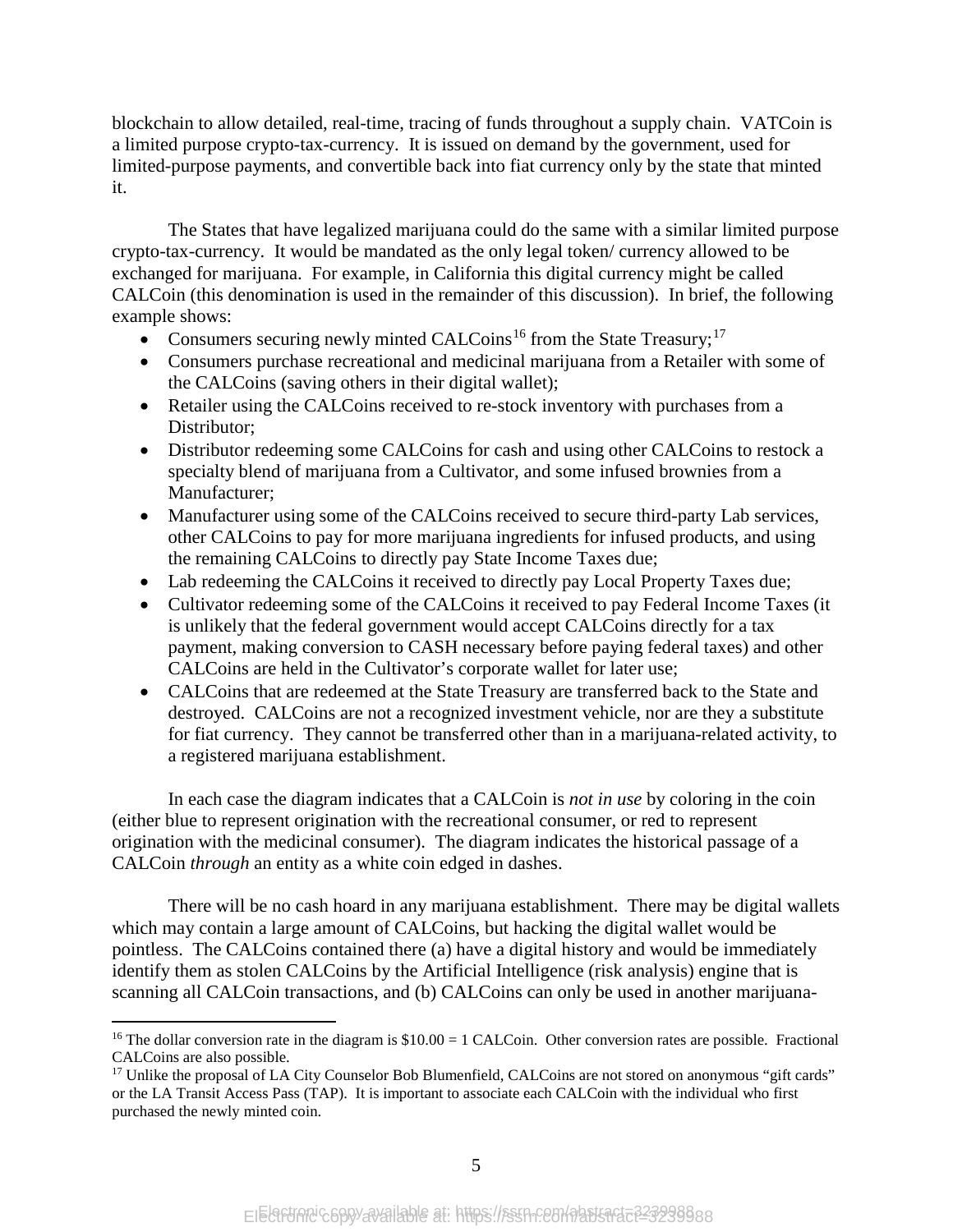related purchase with a certified (registered) marijuana establishment, so it is impossible to escape the AI's risk analysis. Used CALCoins will not be re-issued after redemption. They will be destroyed. They only have value within the marijuana commercial chain. When they leave the supply chain they become useless. Figure 11 (below) diagrams the above text.



Figure 11: Minting & Redeeming CALCoins

#### *CALCoin Blockchain*

CALCoin lends itself naturally to blockchain. Each digital transfer of CALCoin is recorded, registered with the California Treasury. After the first transaction where a consumer acquires CALCoins, the California State Treasurer will broadcast the transaction to the nodes. [The California Treasurer will effectively be saying "I give the right to spend certain CALCoins to the person who owns the corresponding private key."] The data for this (and all subsequent) transactions involving this CALCoin is stored in a chain of ownership in the cloud. Anyone can have access.

CALCoin's blockchain follows the BitCoin model.<sup>[18](#page-7-0)</sup> The resulting distributive ledger will be a *public*, not a *private* blockchain (unlike the blockchain that was proposed for the main commercial chain). The consensus mechanism for the CALCoin blockchain however, should not be the cumbersome and expensive *proof of work* used by BitCoin. A new consensus mechanism for public ledgers developed by MIT Professor Silvio Micali seems ideal for the CALCoin

<span id="page-7-0"></span><sup>&</sup>lt;sup>18</sup> The CALCoin protocol will be based on asymmetric cryptography. Public key cryptography allows you to hand someone a public key and use the corresponding private key to prove the ownership. Using the associated private key, you can sign a message and other people can verify that you own the private key by using your public key.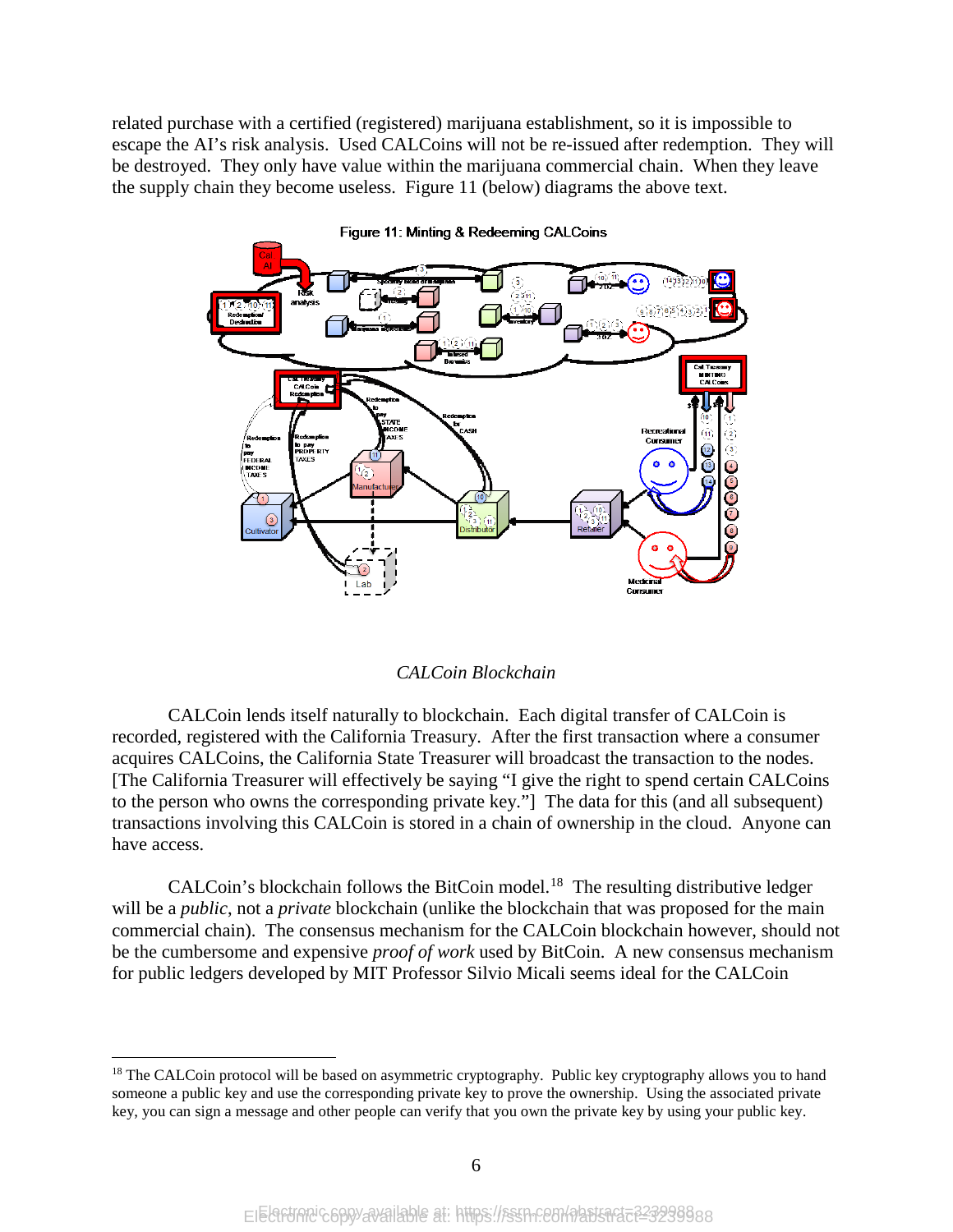application. It is called ALGORAND, and the details of its application are set out in *ALGORAND: The Efficient Public Ledger*. [19](#page-8-0) Micali also describes Algorand on YouTube.[20](#page-8-1)

Micali calls his approach *cryptographic certation*. The design is to cryptographically select a set of *verifiers* who would collectively be in charge of creating the "next" block. This small group of people are selected randomly and suddenly in a way that is provably immune from manipulation. It is unpredictable until the last moment.

No person selects the group, it is done entirely by hash. Micali's approach "… requires a negligible amount of computation, and generates a transaction history that does not fork with overwhelmingly high probability. In fact – over a million years statistically."<sup>[21](#page-8-2)</sup> Kastelein explains:

The group [committee] decides the next block by a redesigned Byzantine Agreement where a leader is picked randomly from the group. If he's a bad choice an agreement will not be able to be made. Everyone is forced to agree on nothing. Zero progress. With a bad leader, you just don't get a block and if you have an empty block you get no money.

That's the game theory. $22$ 

The reward for performing the verification function in ALGORND is a percent of the block transaction which is awarded to the group of verifiers. In the case of CALCoin the reward will be in CALCoin, which will make the entire system heavily California-based, because receiving an allocation of CALCoin in a digital wallet will only have value in California where CALCoin can be exchanged for marijuana. This is the preferred outcome. It is a blockchain enforced by California citizens, that assures that *financial flows* in the California marijuana market are secure (not leaking out to organized criminals.)

Algorand is being commercialized by a joint venture Toda-Algorand Corp.<sup>[23](#page-8-4)</sup>

<span id="page-8-2"></span><sup>21</sup> Richard Kastelein, *Move Over Bitcoin – MIT Cryptographer Silvio Micali and his Public Ledger ALGORAND … The Future of Blockchain?* BLOCKCHAIN NEWS (January 5, 2018) available at[: http://www.the](http://www.the-blockchain.com/2017/01/05/move-bitcoin-mit-cryptographer-silvio-micali-public-ledger-algorand-future-blockchain/)[blockchain.com/2017/01/05/move-bitcoin-mit-cryptographer-silvio-micali-public-ledger-algorand-future](http://www.the-blockchain.com/2017/01/05/move-bitcoin-mit-cryptographer-silvio-micali-public-ledger-algorand-future-blockchain/)[blockchain/](http://www.the-blockchain.com/2017/01/05/move-bitcoin-mit-cryptographer-silvio-micali-public-ledger-algorand-future-blockchain/)

<span id="page-8-3"></span> $\overline{\overline{22} \, Id.}$ 

<span id="page-8-0"></span><sup>&</sup>lt;sup>19</sup> Available at:<https://arxiv.org/pdf/1607.01341.pdf>

<span id="page-8-1"></span><sup>&</sup>lt;sup>20</sup> Silvio Micali, *ALGORND: A Better Distributed Ledger*, ASSOCIATION FOR COMPUTING MACHINERY (ACM) (November 7, 2017) *available at:* https://www.youtube.com/watch?v= nQE HAGlmM)

<span id="page-8-4"></span><sup>&</sup>lt;sup>23</sup> Charles Brett, Toda-Algorand Platform Scalable to >3M tps and >4B users? ENTERPRISE TIMES (July 31, 2017) available at: [https://www.enterprisetimes.co.uk/2017/07/31/toda-algorand-platform-scalable-to-3m-tps-and-](https://www.enterprisetimes.co.uk/2017/07/31/toda-algorand-platform-scalable-to-3m-tps-and-4b-users/)[4b-users/](https://www.enterprisetimes.co.uk/2017/07/31/toda-algorand-platform-scalable-to-3m-tps-and-4b-users/) 

Toda-Algorand Corp. aims to deliver a decentralized transaction platform which combines the ledgerless ease and scalability of cash payment systems with a flexible ledger-based technology. The platform will enhance and incorporate features of existing financial payment systems.

The design of the Toda-Algorand platform aspires to a throughput of over three million confirmed transactions per second serving more than four billion users, all securely. It will combine:

<sup>•</sup> the decentralized ledger blockchain authored by Turing Award winner Silvio Micali

<sup>•</sup> the secure decentralized on-chain ledgerless TODA protocol co-authored by Toufi Saliba.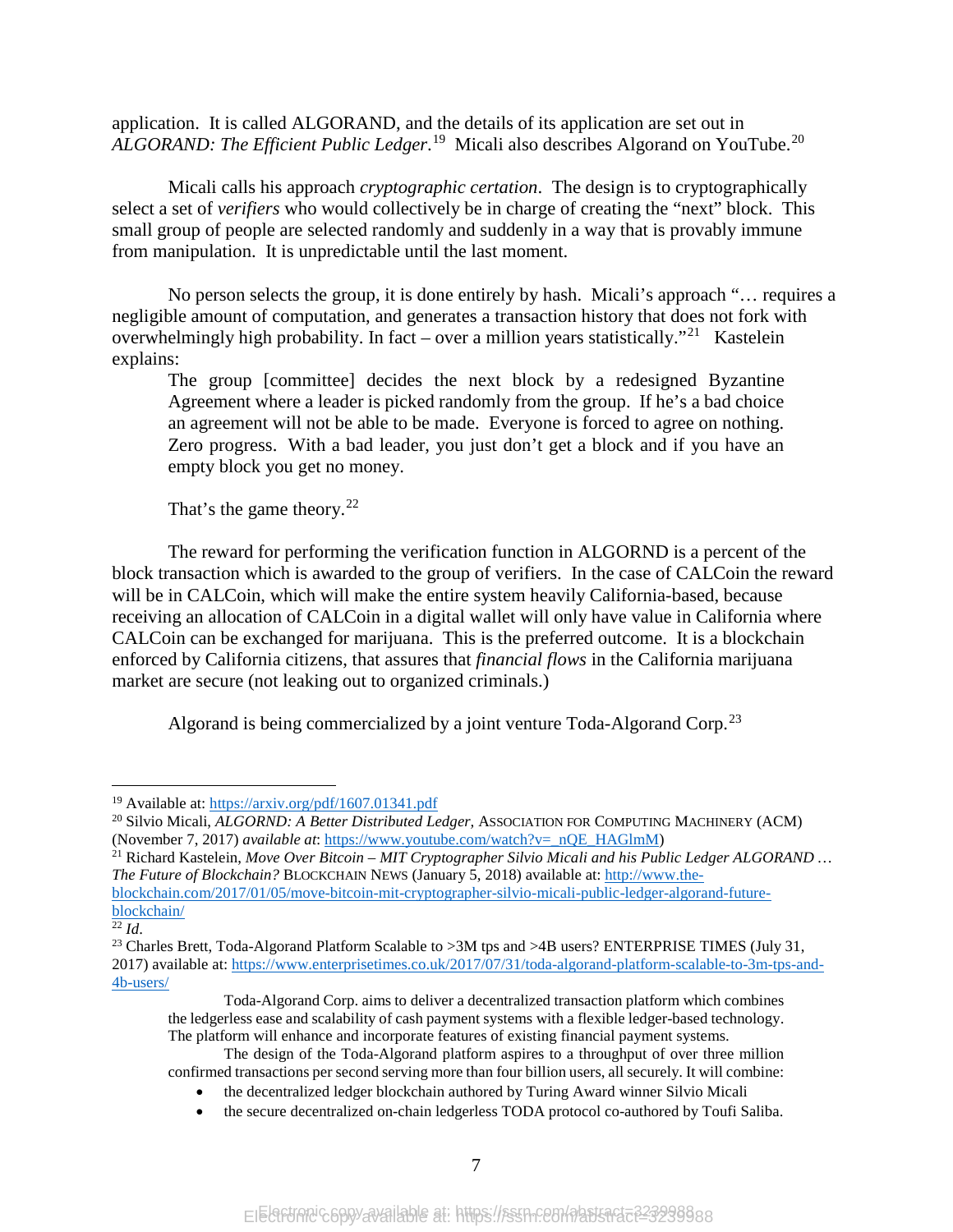#### CONCLUSION

The issue throughout this analysis has been *trust*. Once marijuana is legalized by a State, how can systems be put in place so that the federal government *trusts* that the State is able to monitor and control the *physical flow*s of marijuana as well as the related *fiscal flows* within the basic marijuana supply chain? Given the variances in the in the state-by-state legalization regimes and the related tax and enforcement rules, there are also deep inter-state *trust* concerns echoing these federal concerns.

The near universal answer to these concerns has been the adoption of third-party *track and trace* technologies, and to require daily inventory and product movement reporting. The problem is that these systems leak and are vulnerable to hackers. Hackers may be the most serious threat. There is more than enough source code out on the net for fraudsters to be able to design Zappers that will work in the Dark Cloud to suppress (B2C) sales, and to corrupt upstream (B2B) records.

Solutions to this kind of fraud are well developed in the EU (and other) VAT jurisdictions. VATs are supply-chain-based taxes. We know what is needed to block VAT frauds. It works. There is a global track record of successes. What the US needs are third-party security systems where the secure element used for signing documentation is (and must be) independent of the creator of the inventory management/POS systems that monitor the *physical* and *fiscal* flows of the supply chain. America may have a blind spot here, because our tax system has negligible experience with VATs. We can learn from the EU.

Trust however, requires more than a technological black security box. Trust has a visual as well as a technological component. For this reason, two blockchains, one *private* (dealing with *physical flows* of marijuana), the other *public* (dealing with the *financial flows* related to marijuana sales) have been proposed. Blockchains are "trust machines," and the legalized marijuana trade needs to build trust.<sup>[24](#page-9-0)</sup> This is how to do it.

A sketch has been provided of the four major criminal attack vectors in this field indexed to fourteen major leakage areas. The major frauds and their proposed solutions are:

- (1) Front-end frauds exploiting openings at point [1] solved by prohibiting home-grown marijuana:
- (2) Cyber-attacks on the main commercial chain producing leaks at points [2] through [12] – solved with a multi-State *private blockchain*;
- (3) Sales suppression fraud exploiting insecure transactions at point [10] solved with anti-ESS security (an independent digital ratification service that confirms sales information and allows asynchronous verification); and
- (4) Back-end frauds exploiting illegal re-sale opportunities at points [13] & [14] solved with CALCoin (or variant) and a *public blockchain*.

It is the strong belief of this article that these frauds need to be addressed systemically (as a whole supply chain problem) not locally (targeting only specific points of leakage). The

<span id="page-9-0"></span> <sup>24</sup> THE ECONOMIST, *The Promise of Blockchain: The Trust Machine* (October 31, 2015) available at: [http://www.economist.com/news/leaders/21677198-technology-behind-bitcoin-could-transform-how-economy](http://www.economist.com/news/leaders/21677198-technology-behind-bitcoin-could-transform-how-economy-works-trust-machine)[works-trust-machine.](http://www.economist.com/news/leaders/21677198-technology-behind-bitcoin-could-transform-how-economy-works-trust-machine)